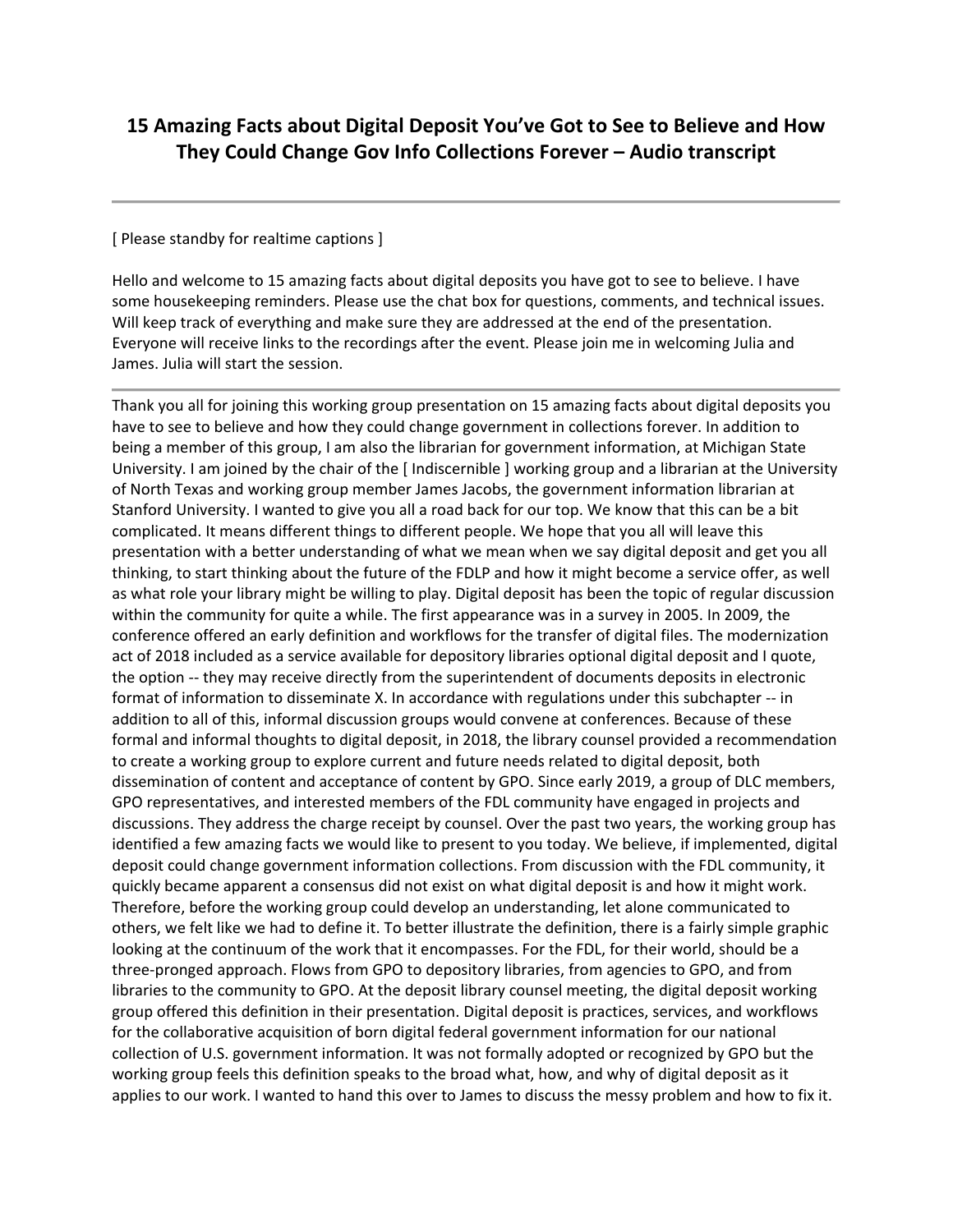Thank you, Julia. Yes, I have the ball now. Thank you, Julia. Yeah, hello, I am James Jacobs. Like ice cream, the Federal Depository Library community has long clamored for digital deposit. As Julia mentioned, the concept has been around since at least the early 2000's. I know I have been talking and writing about it for at least since then. They made their debut appearance as a question on the 2005 biannual survey. At that time, 33% of respondents indicated that they were interested in receiving digital files from GPO. Through the survey questions -- they changed over time and hundreds of libraries have consistently said in biannual surveys they were interested in this idea. 394 of them in 2005. 453 in 2007. 416 in 2009. 300 in 2015. You will get another chance in the next biannual survey coming up about digital deposits. Keep an eye on that. So it is clear that many libraries see a need for digital deposit.. I guess I had to -- sorry about that. Here we go. It should not be too much of a stretch to understand why digital deposit is so important to help grow the national collection of U.S. government information. In 2007, the GPO had a white paper on digital distribution that stated that during fiscal year 2006, 93% of all new titles were available through the FDLP in electronic format. The Internet has facilitated federal agencies publishing exponentially more public information every year. Therein lies the problem. More and more information is published online but almost none of it makes its way into the national collection. Aligned with that data point, the archive and other organizations have been working on the end of term project. This includes the GPO, Stanford, and the University of North Texas, represented on this panel. This archives the government web domain space. That is at the end of each presidential term, every four years. The outcomes for the 2016 crawl, as you can see on the slide, demonstrates the amount of information available online from the federal government. This is a huge amount of information. The 2020 crawl, which we just finished, they netted even more at around 300 terabytes of data. That is a lot of data. Publication used to be the work of one agency, GPO. Now it is going to take the work of many librarians and organizations to manage the entire lifecycle of public information from collection, description, and access and preservation. Preservation has always been a team sport, as we well know, and distribution has always been a key component of preservation to the FDLP . The FDLP has worked well as an access and long-term preservation mechanism for over 200 years. Because it consists of relatively simple collaborative process. They receive documents from government entities and catalogs indexes and deposits them in libraries and 1100+ libraries receive documents and provide storage access and public services for them to the public. The act of collecting, describing, giving access to and preserving documents remains critical to building the national collection. We now have to deal with digital and online formats rather than print and microfiche. In fact, it is probably disappearing in the next year or so. Digital deposit can be a key collaborative workflow and continuing to build and maintain the national digital collection. Lots of CAD -- I mean, copies, they keep stuff safe. Many libraries keep stuff safe. No one library or federal agency has the ability to collect, describe, and preserve everything. The agencies generally do not put much, if any, effort into preserving their public information. In fact, only around 1% to 3% of agency internal records are sent to NARA to permanent preservation. They do not see it is in their purview. As the network is necessary to ensure access to the historical documents, to everyone regardless of where they live, it is also necessary to assure that one of its members can recover from a devastating flood or other natural disasters. Redundancy is also critical in the born digital environment. In fact, it might be even more critical. Like - they are more fragile than their paper cousins, who can be placed on a shelf and be safe for 100 years or more. How many of you have had a laptop hard drive crash and have been saved by your external backup drive? Imagine this happening on a countrywide or a global scale. Imagine if that pearl server crashed or if there were a government shutdown, where relying on a single point of access greatly increases the possibility of catastrophic failure or the entire network. We need many cats -- I mean, many libraries. So digital deposit can be a key tool and workflow for the care and feeding of the national collection. As Julia noted earlier, the concept of digital deposit has expanded to me deposit to libraries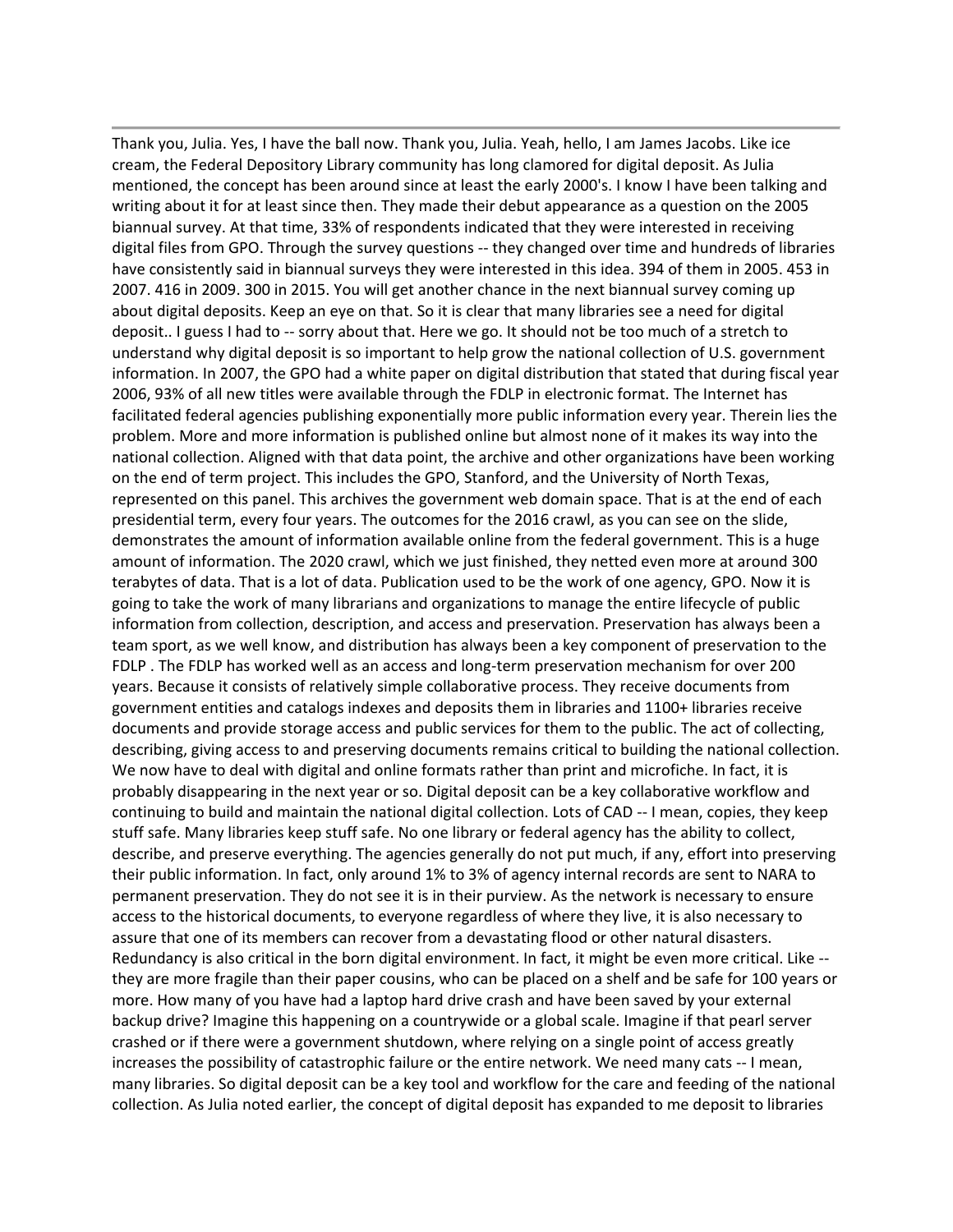but also to GPO from both libraries and federal agencies. That means the digital deposit can help the FDL DB with the issue of unreported documents. Unreported documents have been around since the beginning of the FDLP . Every year, staff find thousands of unrecorded documents and received thousands more from the FDLP community. In the last six months, 2072 unreported publications were catalogued from April to September of this year. Of those, 35% were results of depository libraries know to fighting them. Digital deposit from libraries to GPO and from agencies to GPO could greatly expand and enhance the national collection. After all, that is what we all want. Now I am going to pass the ball to Robbie. If I can. take it away, Robbie.

Can you hear me?

## Yes.

All right. Okay. The digital deposit working group new from its inception we wanted to conduct a pilot. Initially, ambitions have led us to hopes of crafting them for the three workflows related to digital deposit to libraries, from libraries, and from agencies. They wanted to recognize three pilots would be unattainable and could be an overreach of our charge. We focused on a pilot that looked at the library to GPO model of digital deposit. Many are already engaged in this work, whether they realize it or not. Most of you might know this better as reporting lost documents and unreported publications. Once the working group decided on the workflow and the general framework, we had to scope it. The University of government information is pretty big and and pecking for unreported documents without a welldefined scope could prove time-consuming, tedious, and largely unmeasurable. As a way to provide structure to potential pilot volunteers, we decided to scope the project to this mandated report. This provided us with a list of materials required by Congress that, in theory, could be searched for and discovered and would allow the working group to apply metrics that would offer a number of data points. This brings us to our next amazing fact. In September 2020, the digital deposit working group sent out a call for fire tears . 18 individuals volunteered to join the project and embark on a search for congressionally mandated reports. Between October and December 2020, these 18 volunteers collectively spent 12,842 hours of time on the project. That was a very exhaustive amount of time searching for and discovering congressional mandated reports. The outcomes of the thousands of hours and volunteers spent searching is the focus of amazing fact number eight. Volunteers executed searches for 1049 congressionally mandated reports. From them we learned over half are still lost. This is likely the result of the agency not yet fulfilling their statutory requirements. The best news of the statistic is that 430 reports are now found and have been reported to GPO. 88 of those searched were never lost at all. The working group also hosted focus groups to learn how and if the community regularly searched for on catalogued materials and how, if they did, report those on catalogued materials to GPO. An exciting and surprising fact came from these focus groups and that is that the community is not overly familiar with searching for unreported and on catalogued materials. I thought they would all know that. I thought they would like to learn more and to make this part of the regular routine work as a depository coordinator. The working group also wanted to learn more about how ask GPO functions as a reporting tool for unreported publications. He hoped -- they allowed the working group to ask some comparison questions of participants who were familiar with reporting materials in the pre-and post askGPO on the new platform, which I had in my nose and I cannot remember what it is called. Previous discussions, we learned that community supports the use of reporting it. Those familiar with both iterations of askGPO complemented many of the new features within the products. That includes the new categories , automated responses , and the ability to attach files this is an especially useful aspect for those that added items to a spreadsheet or word document to allow for reporting in batches. When asked about potential improvements to askGPO, the main suggestion was a fielded form to ensure the key parts of a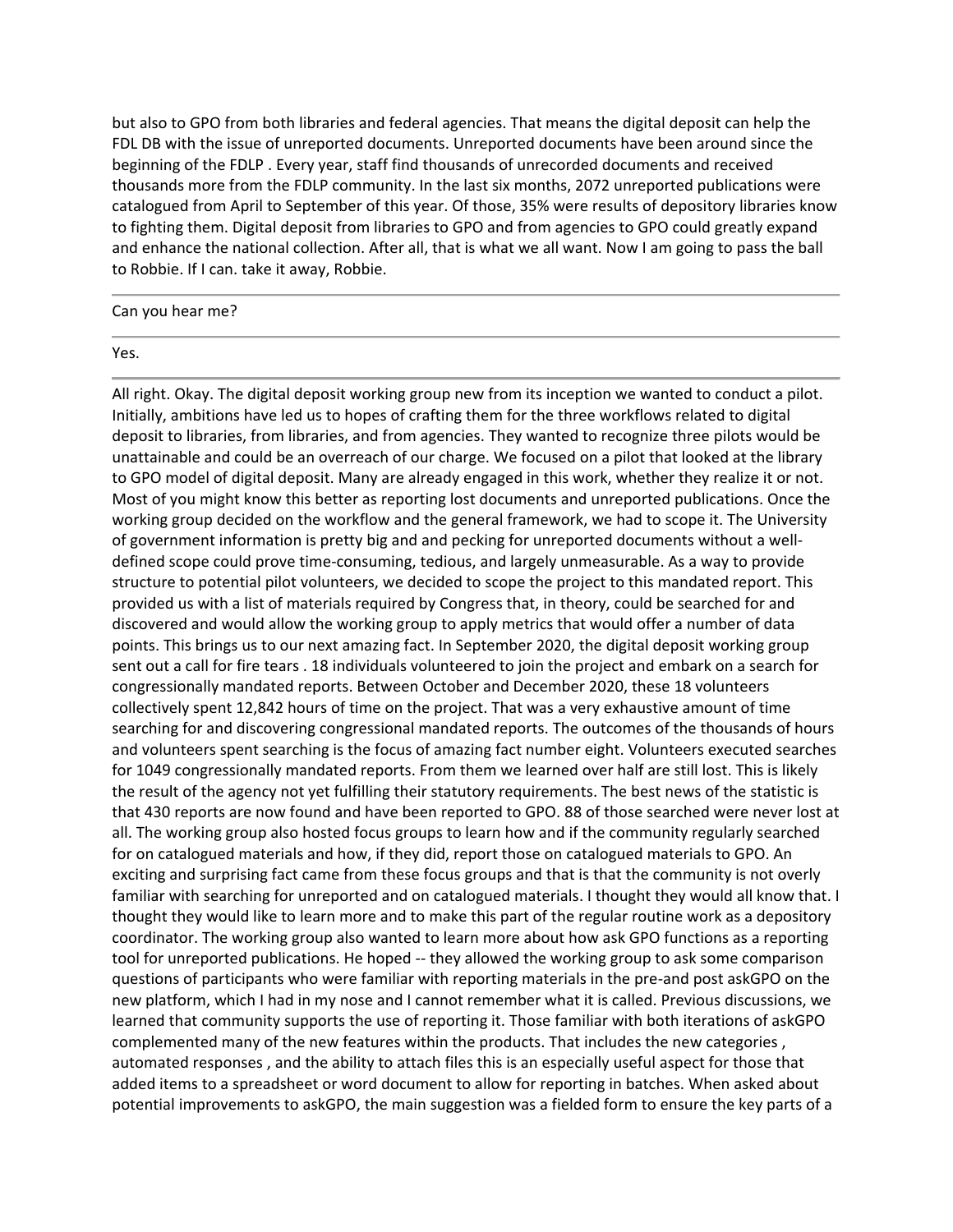catalogued item was reported. Now I am going to hand it back to Julia. Can I make my mouse work? There we go.

Thank you, Robbie. To explore the more philosophical aspects, the working group formed a sub group called digital lysing digital deposit. To accomplish that, they developed eight open-ended questions and interviewed representatives from 10 cases. They were law, public, tribal, center of excellence, preservation stewards, and other portals. All of our interviewees sported additional deposit and they were all receptive of the idea. Much to the surprise of the subgroup, no one said they could not participate due to lack of resources. All interviewed organizations stated that they had technological and personal resources that they could utilize for the purpose of digital deposit, either at their institution or through consortia. Involvement in the process vary depending on organization type. For example, some were willing to serve as hosting and digital preservation partners while others send participation more limited to organizational limitations. When it comes to accessing the delete deposited content, they offer creative ideas for access beyond the traditional catalog model. While the idea of locally hosted content -- they provide action on [ Indiscernible ]. They also suggested more creative non-catalog ways to provide access and increase discoverability. These include providing explanatory or promotional text to the digital content on the library website as well as collections as motive access model. Allowing users to browse by [ Indiscernible ] or curated collections. Three of the libraries we have mentioned use the digital content of computational or experimental use with an emphasis on presenting the documents in ways that the late understanding by the general public while making use of computer science techniques to extract features of the document. For example, text files for government publications. The creation of a research -- it was also mentioned by one library to give users a space to middling content in a low barrier access way. Through the interviews, we found flexibility was key and strongly desired in terms of content types, formats, and ability to select materials. The content types -- they were all file types. A variety of them will allow for nontraditional catalog access and the use of these materials with a number of libraries specifically requesting X amount of net files. Not only did they want a variety of file types but they also wanted the ability to request all with that format. Check a box and get all the XML files regardless of agency or other factors. There was also strong insists with subject areas like legal materials or materials related to environmental issues. Geographically focused selections also were desired. Some could receive all materials that covered specific regions or geographies. The interviewed librarians were clear that what they wanted most was an easy, flexible selection process that also made it clear what the library will be receiving through the digital deposit selection without having to do additional research or digging to find out what is included. Selection methods suggested selecting all of the format type topical subject [ Indiscernible ] by geography, agency, and selecting from collections by using a group interest area or library type, such as collections for law or public libraries. Just because there was a strong interest in digital deposit did not mean that everyone would abandon tangible items. These libraries indicated they would continue to select tangible formats as well as receive digital content, as they intended to use the digital to offer new services or in a different way compared to tangible items. As part of this extraordinary investigation into digital deposit, we asked these libraries if they had a preference as to whether they would receive push models or getting it themselves. They were split regarding their preference. Push would be similar to how they receive materials from GPO in tangible format. GPO will gather and prepare the material and give it to libraries. The library receives the items and does some processing activities to make them available to their patrons. Libraries that expect interest in the push model stated that they wanted these items to come with metadata to accompany the digital files, so that the objects will be easier to work with. Interest was expressed in making this a two way street, not only with GPO pushing content to libraries but libraries pushing digital content to GPO for dissemination. For those who are interested in a pull model, when they would go to a site and actively download the content found there, they requested that GPO would send notification that it is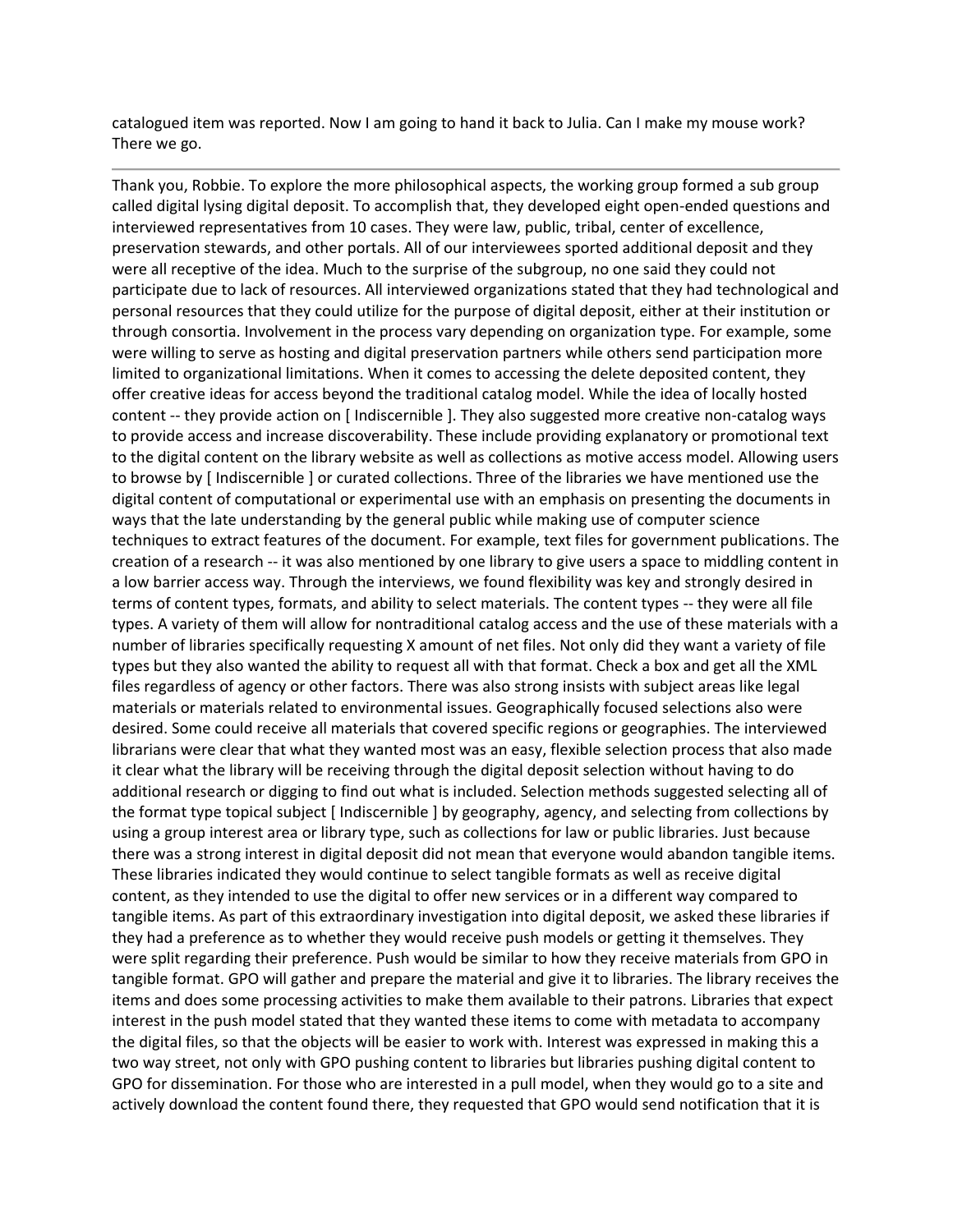available for retrieval and then the library staff would go and pull those items from that site. If it is a pull model, being able to control when the material is brought into the library site and with that, working to notice if there are errors or issues with the content files quickly. More investigation into the feasibility of these models will need to occur to determine what works best for GPO and the community. The work done by the visualizing subgroup was dependent upon discussing this topic with volunteers from the community and we are so thankful and appreciative of the community as we have no trouble getting 14 volunteers at an organizations to share their opinions with us during our interviews. To find volunteers by organization type, we targeted different types of libraries that indicated interest in digital deposit in the biannual survey. We know that we cannot interview everyone and we acknowledge each one is different, we try to to select libraries of different sizes and from a variety of regions around the country to provide a fuller perspective. One thing to note, this is hour bonus fact, is that our interviews were conducted during the lockdown phase of COVID-19. That may have influenced our responses. Libraries might have a traditional tangible focus but were suddenly met with unprecedented demand for digital only content to reach patrons that are no longer able to physically come to the library. This real-life. May have influenced them to focus on digital content acquisition and being enthusiastic to appear prior to the pandemic, they might not have thought this was an area of interest to their patrons. With the pandemic, the book I used to digital content and remote access to materials. We think it will continue, even as things return to pre-pandemic levels of access and service. I will hand this over to James for a recap.

Thanks, Julia. I have got the ball. This time, I'm going to move the slide forward before I start talking about the slide. So just a quick wrap up of what we discussed on the panel today. Through the digital deposit working groups work over the last two years, cannot believe it has been two years, we have affirmed for both research and discussions, as well as a pilot project, that, one, digital deposit is a really popular idea and, two, digital deposit could be a key workflow to the care and feeding of the born digital national collection and, three, there is a place for digital deposit in the ongoing work of libraries, no matter their size or their type of communities that are served. Digital deposit working group coalesced around three subgroups in our work. One group explored the philosophy and the concept and the devilish details of digital deposit with various library types. That was the visual deposit work group. The focus groups pull together volunteers from across the program to take the pulse of the community on GPO's current mechanism to see if it is working and how it could be improved upon. And then the third group did -- they ran a pilot to work through the unreported documents processed. This was seen as somewhat urgent for the community, to get a collective head around it, due to the reintroduction of the access to congressionally mandated reports act in April of 2021. I am at least hoping that it will pass this Congress , although it has been introduced in, I think, three past congresses but has not been passed yet. I would like to give a huge, huge shout out to all of the working group members. These people have put a lot of time and energy and brainpower, as well as quite a bit of good cheer and camaraderie, to the working group. It has been a pleasure working with everybody and I would like to give a tip of the hat to Robbie and Cindy, who have led the group and kept them on track and focused all this time. Now I will pass it back to Robbie. Ready, Robbie? There it goes.

Thanks, James. I am blushing a bit.

You cannot turn your camera on.

Let me -- there you go. We also want to definitely give a huge thank you to all of our volunteers without them, we could not have done our work. We want to thank the 14 individuals from varying types of libraries and organizations, who met with our deposit subgroup. These folks helps us learn more about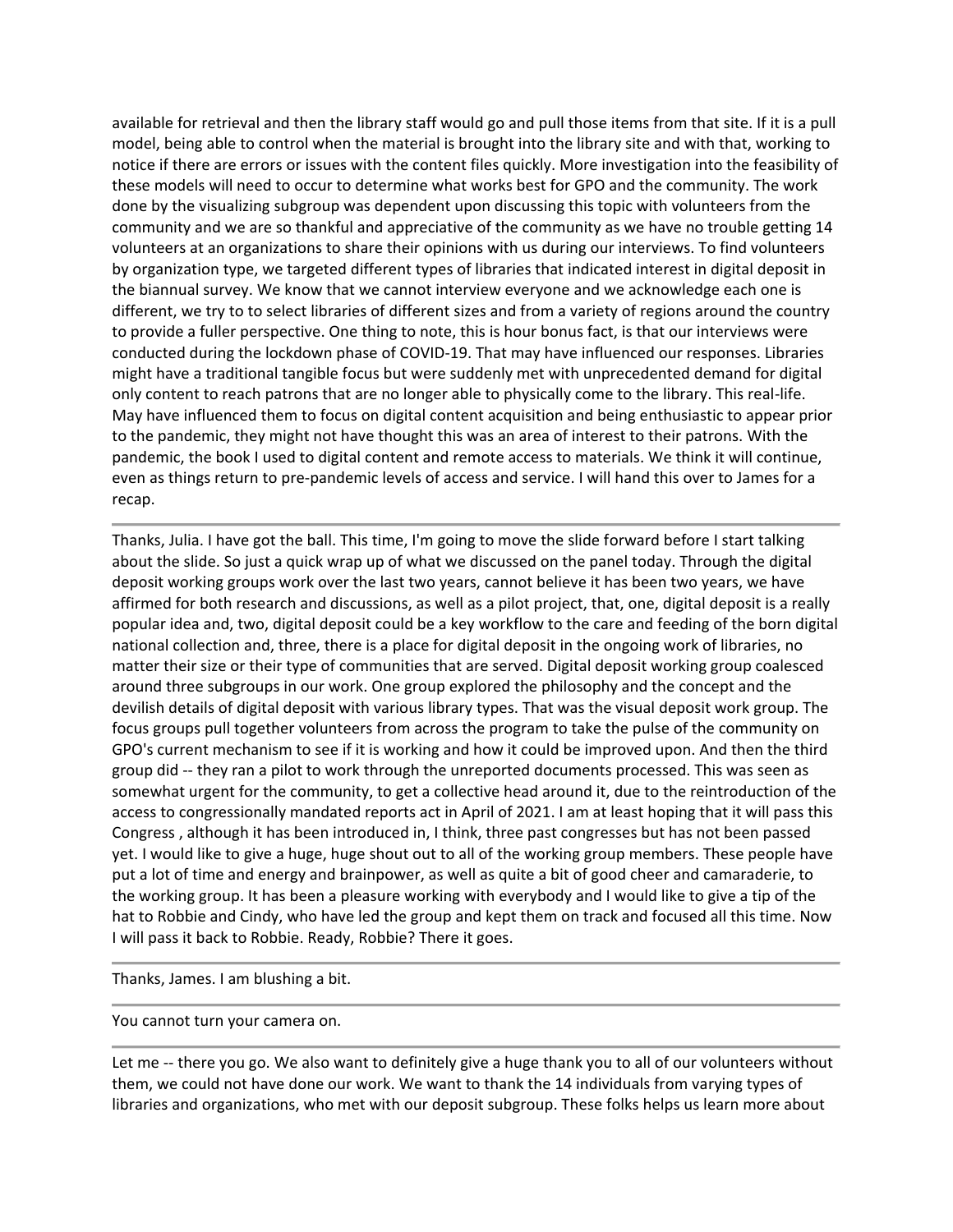what this work might look like within individual libraries and what the value would be to their communities and what some of the obstacles are to fully engage in this work. We also think the 18 volunteers who spent thousands of hours developing searches and reporting back on their processes and workflows. We thank them for discovering so many new unreported congressionally mandated reports. Finally, we want to thank the folks who participated in our focus groups , not noted on this slide are folks that participated in our 2019 conference session. All of these individuals, regardless of the role, have provided information and insight that guided the digital deposit working group and have led to our project outcomes and recommendations. We could not have fulfilled hour charge without your time and input. Thank you. Through the course of our work, they have evaluated and reflected on the feedback we received and the trends we observed in the work of our volunteers. Our evaluations and reflections are embodied in these four recommendations, which we plan to submit to counsel with our final report. We are leaving ourselves open to additional recommendations that may surface as we finalize our reports. We hope that the work of the group and the subsequent recommendations impact future activities related to digital deposits, which will assist with the access and preservation of born digital government information. I will not read the recommendations. To end things and before we open the floor for Q&A, we would like to request your participation in a short poll. Laura, if you are ready, will you bring it up?

Absolutely. I will -- you should see a poll come up.

Thank you.

[ Silence ] I will give it a couple more minutes for anyone else who wants to answer the poll.

[ Silence ] it looks like you have some good poll responses. I will close the poll. It will take a couple minutes to compile the responses and then you will see the recap.

Thank you. I was trying to go forward. There we go. Questions, if you all have them? We would love to engage in discussion or any questions you might have.

One question has come in from Andrea. Where can we read the four recommendations? Were they listed on the slide?

Oh, yes. Did I not put that slide up? I am sorry. I am working with two screens. I am a ding . It looks like from our poll results, we still have some work to do in bringing more people into the digital deposit fold but I know this group is determined to get that done. We will formally submit these recommendations to counsel and when we do, they will be in the public record and then hopefully counsel will take them to GPO as potential recommendations.

Another question has come in. What is your definition of unreported publications? This is from Canada.

I think that is a definition provided by GPO. Let me see if I can find it. I will put something in the chat that includes the official GPO definition. This was updated this month, actually, so that is kind of a yucky URL but hopefully it will get to you and then James also added it to the chat. Thank you, Megan. A good question.

To be clear, digital deposit does not deal with digital conversion of tangible materials. It is really just looking at born digital content. Yes, there are concerns in the community with regard to digitizing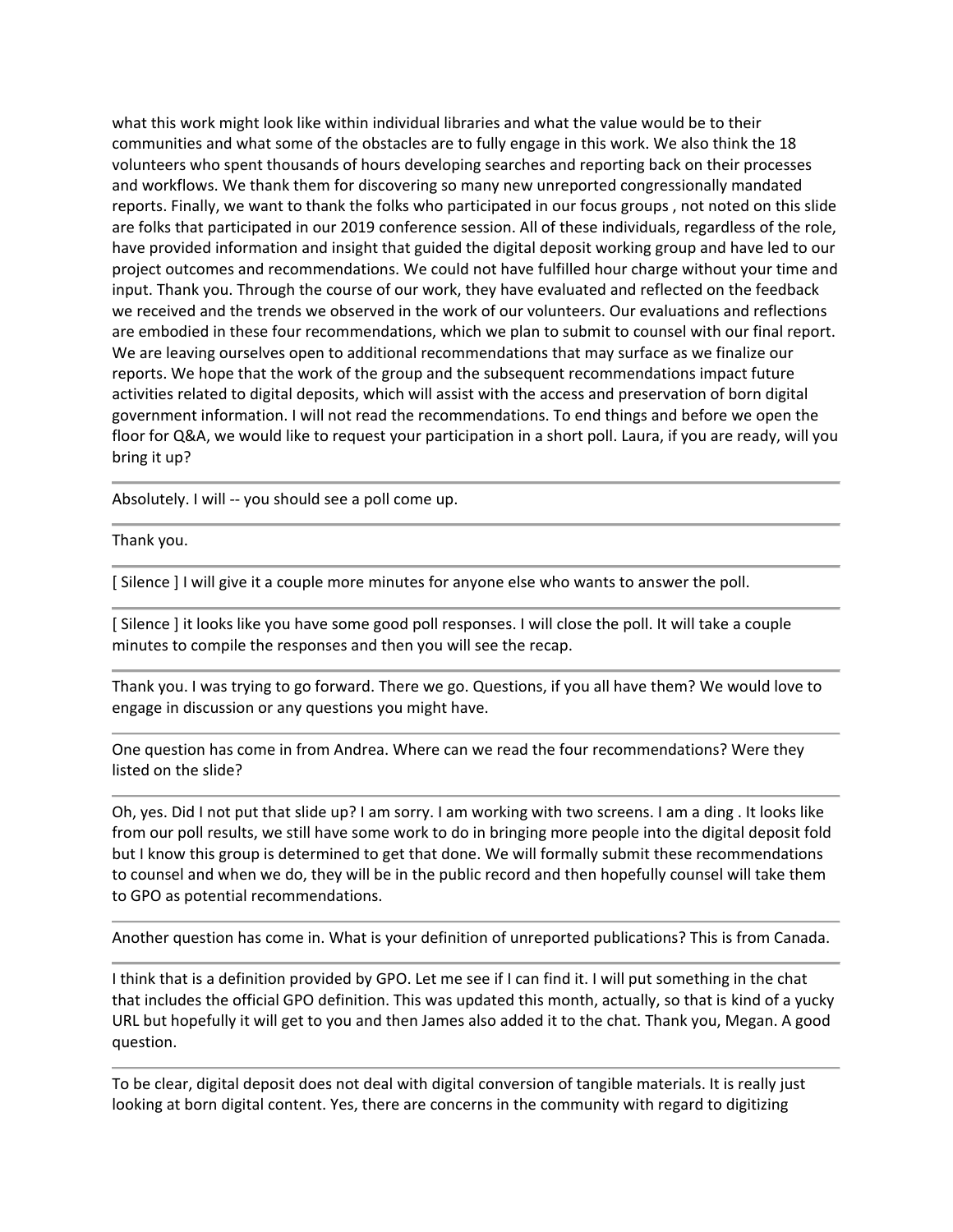content that has either personal identifying information or things that may be compromising of security issues. I do know that GPO embarked on a big reduction project with congressional records. We have done some of it here with our digital collections. Yes, a good question. It is not completely related to our topic. We would say that the poll method is different and I invite my other panelists to share this question as well. To me, they can be a very laborious and cumbersome project to go through by title and title. I would say that a poll method would be where perhaps where you get a selected box of material, just like you would get sort of a selected package of born digital content that you could pull into your digital repository.

Mary does make a good point, if I may jump in. The new electronic titles could be a way, if it was not just, you know, here is the list of new electronic titles for the last month, if there was away that they could be converted into more of a machine driven process, where here is the list of the new electronic titles and press a button if you want to get all of them or if you want to get only the ones from a certain agency, et cetera, et cetera. New electronic titles is a process that is already out there and it could be worked into a future digital deposit workflow.

Yes, and to -- there is a good follow-up question. Yes, the goal would be to [ Indiscernible ] into multiple repositories rather than just getting catalogued records that point out to other places. So kind of lots of copies but in a born digital world. Good questions. James, do you want to answer Amy's question?

Sure. Let me see what it is. I was pasting something into the chat. Yes, that includes metadata as well. Digital files are nothing without metadata, I would say. That is going to be key to doing this. Metadata is important for traditional library catalogs but also important for doing other kinds of digital projects, like corpus analysis or any of these newer forms of digital humanities and digital social sciences research.

And to answer Christine's question, the pilot that we have added as a recommendation, we would have to have that recommendation accepted by counsel and then taken to GPO, with their willingness to engage in a pilot for digital deposits. It is TBD.

Mary has another question there can be considered a hybrid system, where -- [Indiscernible ] the whole document on an institution site?

I would think that is part of it and that goes back to the question of the major data. Yes, ideally, they live on a library's institutional repository site and contained in that would be all of the metadata that shows the origin and the [ Indiscernible ] of that individual item. I hope that answered the question. Do you want to chime in?

I think you answered the question.

I want to time in real fast and say if a library does not itself have the ability to have these materials hosted, they did indicate there are interviews where they would tap into consortium will repositories and maybe -- [ Indiscernible ] might have these copies on their local server and then they could tap into that and link to it.

A good point. I just lost my chat.

They have a new question that came in. I can give them to you. Are born digital hubs reported to GPO? Now I lost my chat.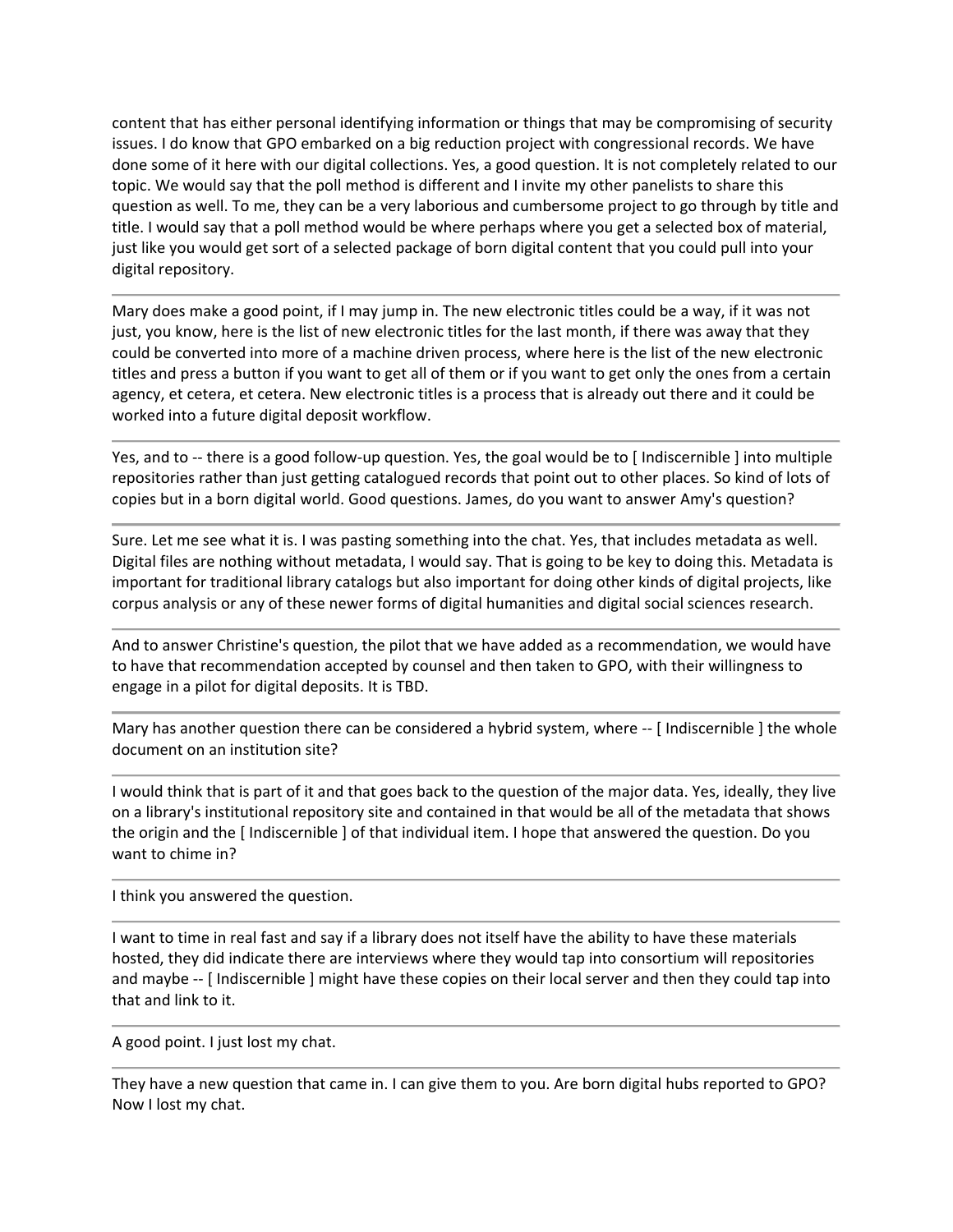Let's start again. Are born digital hubs reported to GPO and are the records available for discovery systems with pointers to fulltext? Is that included in the [ Indiscernible ] that has been referenced?

I would defer to GPO to answer that question. Cindy or Megan, can either of you answer that question since you are on the call? Cindy says get help. Is the practical guidance available as to how much storage space might be needed and time commitment from library staff, et cetera? I am interested philosophically but would have to be able to make a solid case for necessary library resources.

We have to address all of those larger issues with that proposed. Some of those questions could be answered through an actual digital deposit Pilate.

Yeah, just to clarify, get out is where one place where you can get the catalog records. That is what Cindy was meaning.

I do not know if that answered the question or not. Maybe what we could say is that digital publications are reported to GPO as unrecorded documents, for example and GPO does attempt to reach out to agencies to receive their digital documents . However, not many agencies do, at this time, send their digital documents, quote, unquote, to GPO. They do things like web archiving of agency sites and things like that. Went a digital document is reported to GPO, they either point to it, if it is on a live site, something that is hard to collect digitally, or if it is one PDF and they save it to their digital repository, which is permanent access pick you might have seen that URL. There is lots of different ways that digital publications would have described and whenever GPO makes the catalog record, those are sent out either through GPO's -- if you subscribe to the archive, the documents for the service, you will get records to the digital documents. That is different from digital deposit. Sorry for the long-winded answer.

Yes, I agree. Space will always be a problem and I would say if we are able to launch a pilot with regards to digital deposit, it would be wonderful to have multiple types of libraries willing to volunteer to participate those that have limited space or limited availability.

I would say just as context, the project here, which I facilitate and run at Stanford, we require our locks partners to go -- [ Indiscernible ] they have three terabytes of storage required, which is not that much storage and we collect all of the documents on the info. We still have not but up against that three terabytes maximum storage. If you are talking about web archiving, they do collect a lot more data compared to just the digital files and the PDFs and that metadata.

[ Captioners transitioning ]

It is going to be somewhere in between depending on what your library wants to connect to and those types of issues.

I do just want to address the question quickly. The ability to manage and interact certified or official publications. This is something that would follow a similar model to digital content partnerships or preservation stewards and another version of a formal agreement between the library and whatever would be required of that in helping to assert that it is unofficial resource or copy but that can also be addressed in metadata. Hopefully pick